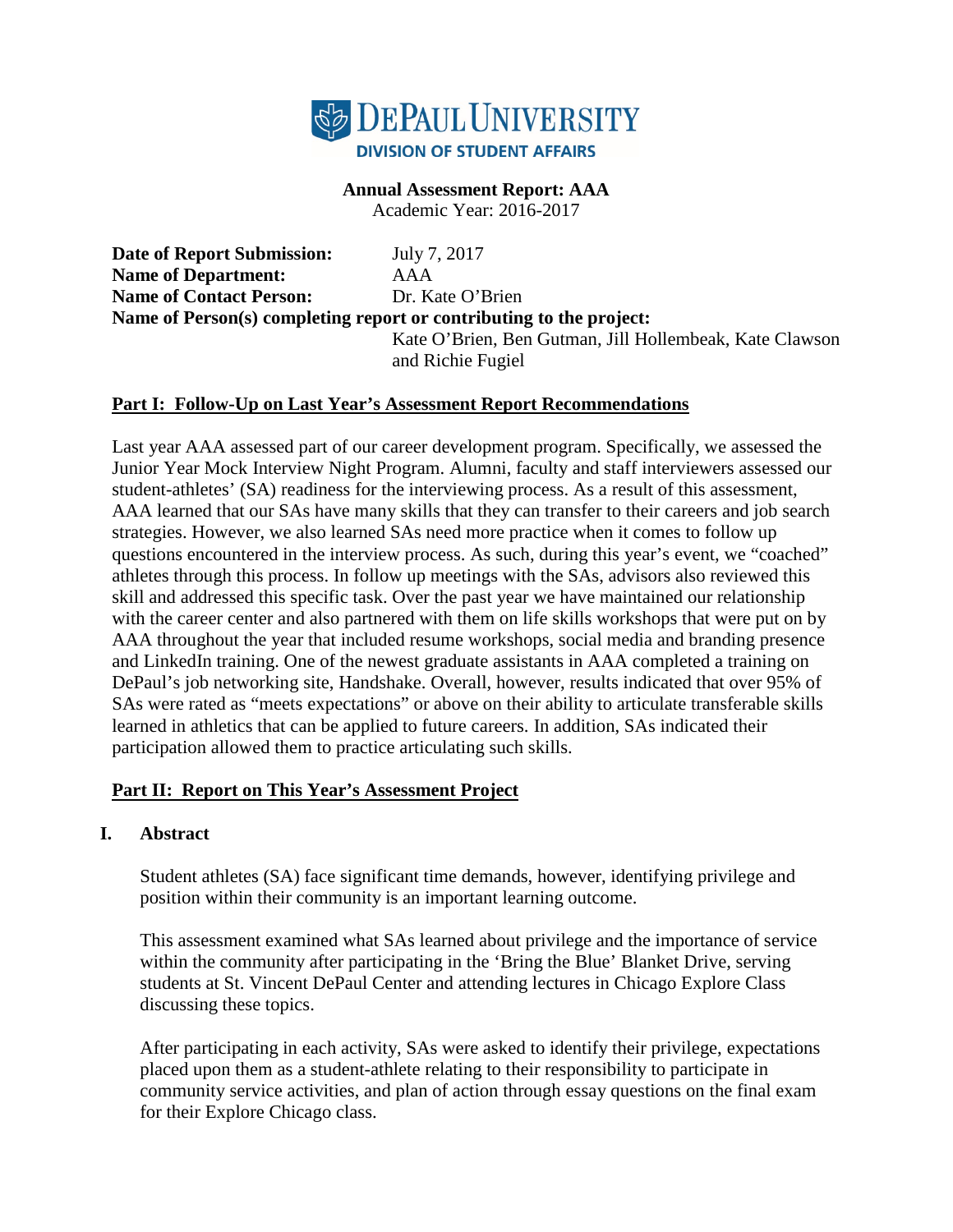Results indicate that 88% of first year SAs  $(N = 52)$  understand privilege, expectations and responsibilities, as well as action steps that come with their SA role. All SAs met or exceeded expectations on how their status connects to responsibilities within the community.

## **II. Assessment Question**

As a result of participating in AAA's Life Skills program Student-Athlete orientation and Explore Chicago specific activities consisting of the 'Bring the Blue' Blanket Drive, serving students at St. Vincent DePaul Center and attending the Explore Chicago lecture with Athletic Department Chaplain during Explore Chicago Class, to what extent do first year, SAs learn about their privilege as a DePaul University SA and the importance of service within the community?

## **III. Introduction & Context**

## **Project Overview**

The Division of Student Affairs is often focused on persistence and retention. The literature suggests service can assist in improved student learning (Prentice & Robinson, 2010). Many of the AAA programs focus heavily on academic and career oriented learning and assistance, but service is required of all student-athletes. Teams and SAs participate in a variety of different service activities each year as part of the Life Skills Programming in AAA as well as with individual teams, and all freshman SAs participate in three specific service activities overseen by AAA through Student-Athlete Orientation and Explore Chicago Class. As such, having students reflect upon their learning through service may further our understanding of their experiences, learning and persistence.

This assessment looks at the value of service to the SA experience through participation in AAA's Life Skills program and the service learning components of Student-Athlete orientation and the Explore Chicago Class. One of the goals of the Life Skills program is that SAs are able to identify their privilege and how it relates to the expectations that come with it of service within the community. Though the specific activities in the first year programs put on by AAA are only a small part of service learning opportunities, the extent to which student-athletes are able to understand and identify their privilege and the expectations of service given their positions as SAs at the University is important information to have when determining requirements and value of the service component throughout the SA experience. Assessing first year students who participate in AAA programs service opportunities attempts to learn how much SAs know or have learned about privilege expectations and status.

## **Learning Outcomes Assessed**

#### *Departmental Learning Outcome Statement*

SAs who engage in Athletic Academic Advising's Life Skills programs and services will apply the leadership and teamwork skills learned through athletic involvement to their academic, personal, and professional lives.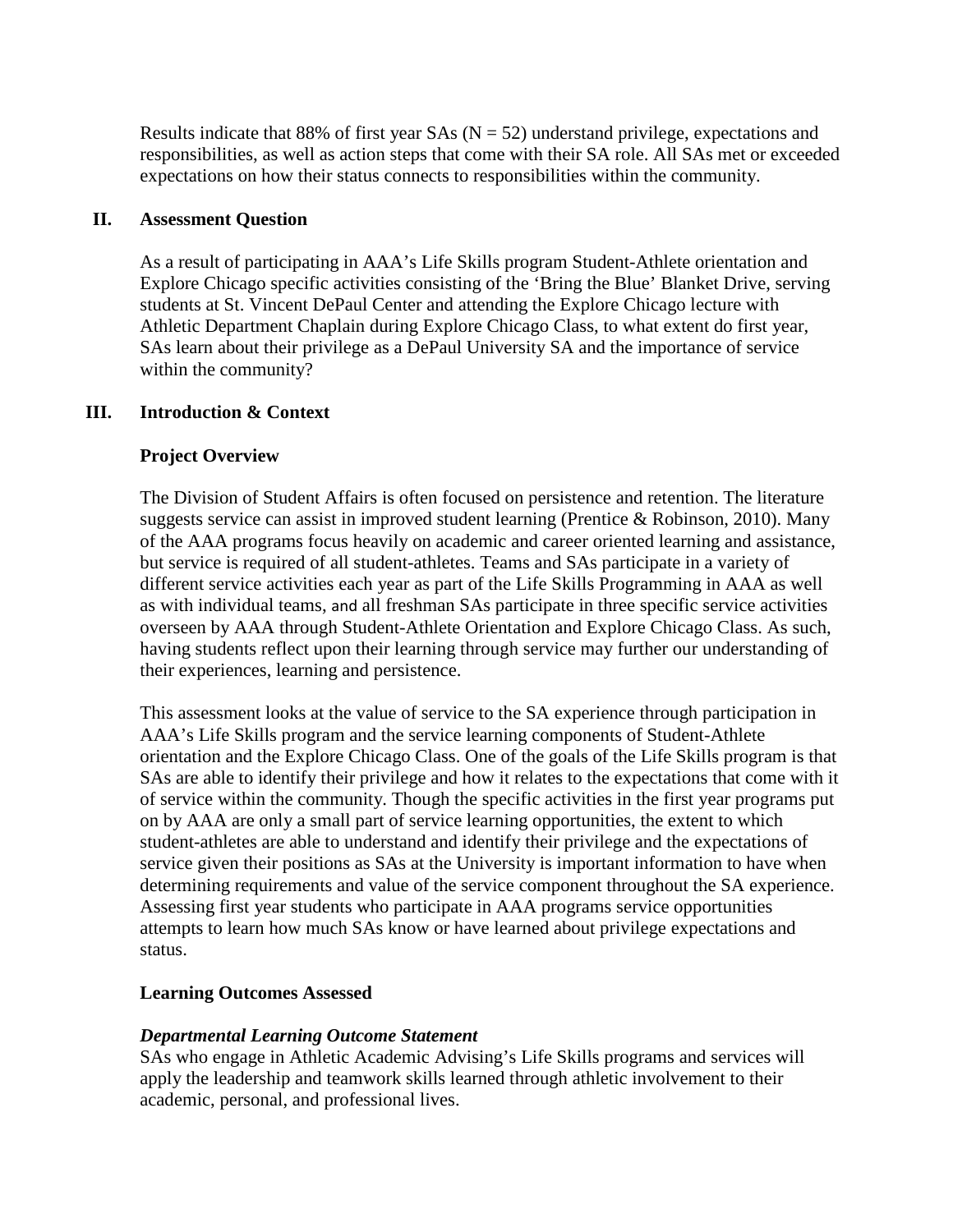#### *Programmatic Learning Outcome Statement*

SAs who utilize Athletic Academic Advising's Life Skills programs and services will recognize the value of their SA experience.

## **Context for This Year's Report**

With the goals of persistence and retention as a main focus within the Division of Student Affairs and AAA, examining ways to achieve this objective are critical. Much of the current literature suggests service can help enhance student learning (Prentice & Robinson, 2010). When students are learning and connected to their communities, they have a greater likelihood of persisting in college. Because Prentice and Robinson (2010) argue there may be a correlation between Community Service Learning and improved "personal awareness, increased social awareness, and improved student learning outcomes that are all rooted in learning conditions that ultimately engage and retain students in post-secondary institutions" (p. 3), this is a significant objective for DePaul University SAs. Therefore, providing students the opportunity to reflect upon their learning through service opportunities, may offer a chance for each to further his/her learning and also persist.

Additionally, this assessment is connected to DePaul University's Vision Twenty18 goals specifically through Goal 3: "Strengthen our Catholic and Vincentian Identity", as well as Objective 3a: "Elevate our distinctive Catholic and Vincentian identity across the university" and "Expand curricular and co-curricular opportunities for interfaith/interreligious engagement and learning" [\(www.depaul.edu\)](http://www.depaul.edu/).

Finally, understanding privilege as it relates to the SA role is not only an important goal of AAA's life skills program overall, but also an important outcome of specific activities within the life skills program. As such, this assessment helps provide a clearer perspective on how SAs understand privilege and its impact on the broader community.

## **IV. Data Collection & Methodology**

## **Population and Sample**

SAs come from varying backgrounds with diverse demographics and intersecting identities. However, with their SA identity comes inherent privilege that is important to understand as they navigate the larger University community. As such, studying SAs' perspective on their privilege is an important aspect of assessing programs within AAA that seek to help SAs understand privilege. Because of the importance of this topic, assessing first year students within the confines of the specific activities within the larger programs that AAA provides allows for the opportunity gauge the extent from this group has an understanding of their privilege. The results of the assessment can be used in decision making in order to provide further programming throughout the SAs' tenure as they matriculate through the University. Therefore, all first year SAs who were enrolled in Explore Chicago: Socioeconomic Impact of Sports (2 sections), were invited to participate (N=52). The following provides more specific details: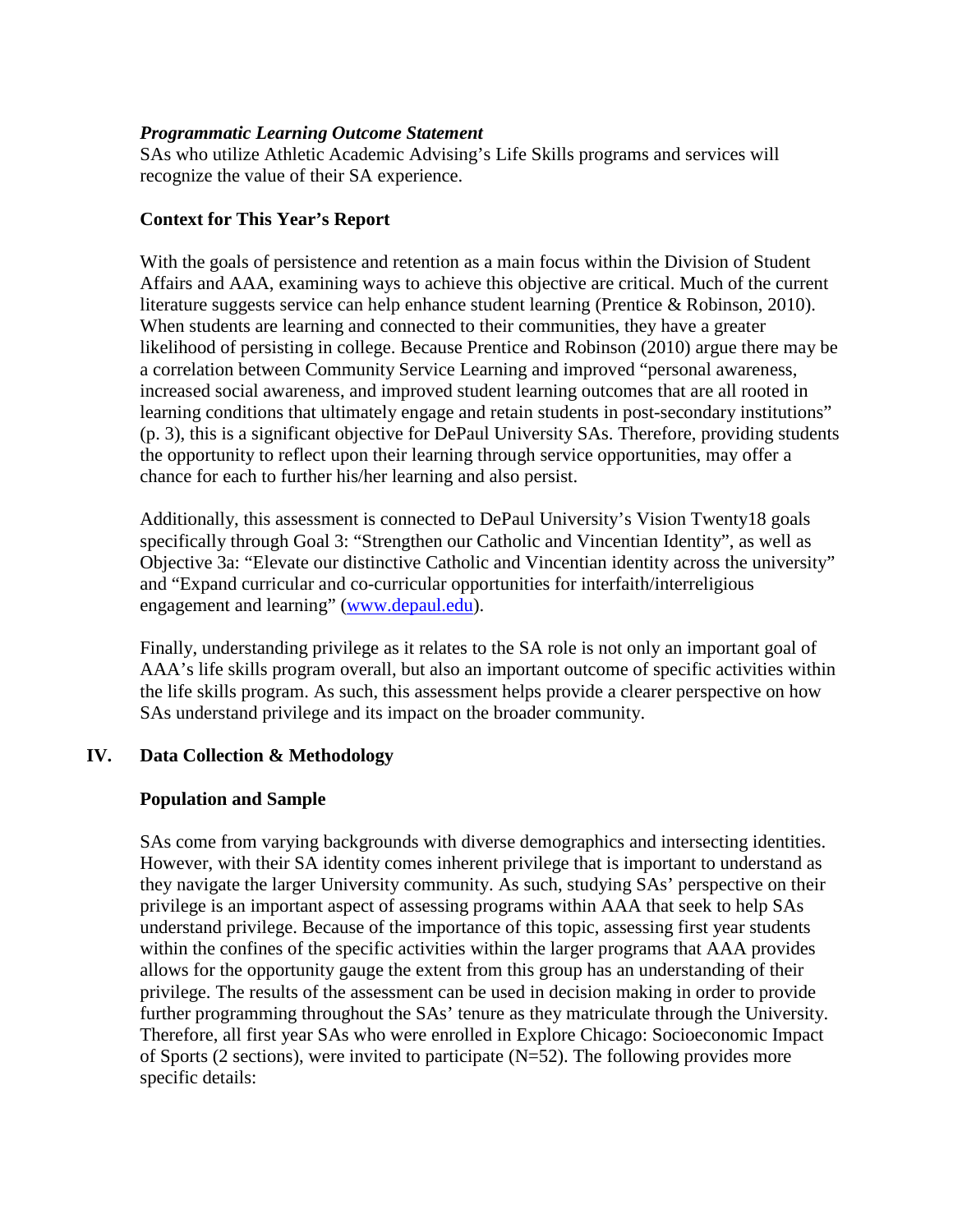- a. First year SAs enrolled in Explore Chicago: Socioeconomic Impact of Sports (2 sections—N=52), were assessed.
- b. The total population included 52 SAs in their first year at DePaul University.
- c. 28 SAs identifying as females and 24SAs identifying as males were assessed.
- d. The 52 SAs assessed were enrolled in Explore Chicago: Socioeconomic Impact of Sports (2 sections) and were in their first year at DePaul University making it a group who had attended Student-Athlete Orientation, specifically the 'Bring the Blue' Blanket Drive, and also were enrolled in the Explore Chicago Class where specific activities included serving students at St. Vincent DePaul Center and attending the lecture with Athletic Department Chaplain on service learning.

# **Data Collection**

Data collection methods involved the following:

- a. Analyzing reflection papers (see appendix a) assigned in class.
- b. These methods were assigned as a mandatory reflection paper for class (prompt in Appendix A) that was turned in during Week 8 of Fall Quarter.
- c. The rubric was created specifically for this project by the AAA staff with help from the Student Affairs Assessment Coordinator.

# **Data Analysis**

The analysis methods included an initial read of the reflection papers and an assessment using the rubric created for this assessment.

- AAA staff analyzed the data. Accurate knowledge of privilege is based off AAA's understanding and experience with privilege as it relates to SAs and the service expectations of SAs within the community. 52 papers were distributed amongst AAA staff and individually coded. Therefore each staff member's expertise was used to complete the rubric.
- Each essay was read initially and then analyzed by AAA staff and evaluated using a rubric (see appendix b) that included needs improvement, meets expectations and exceeds expectations in four areas. These four areas were:

1) Knowledge of privilege

- 2) Accurate identification of expectations and responsibilities for community service
- 3) Connecting SA role to the expectations and responsibilities for community service 4) Relevant action toward service (Action plan for service participation)
- Acceptable performance was defined by AAA staff after comparing specific elements of the first year SA's reflection to a rubric designed to assess knowledge of privilege. AAA staff analyzed answers to specific prompts for the reflection and determined if first year, SAs were able to identify privilege in various categories. First year SAs knowledge of their privilege was assessed in four separate categories. If the first year SA identified the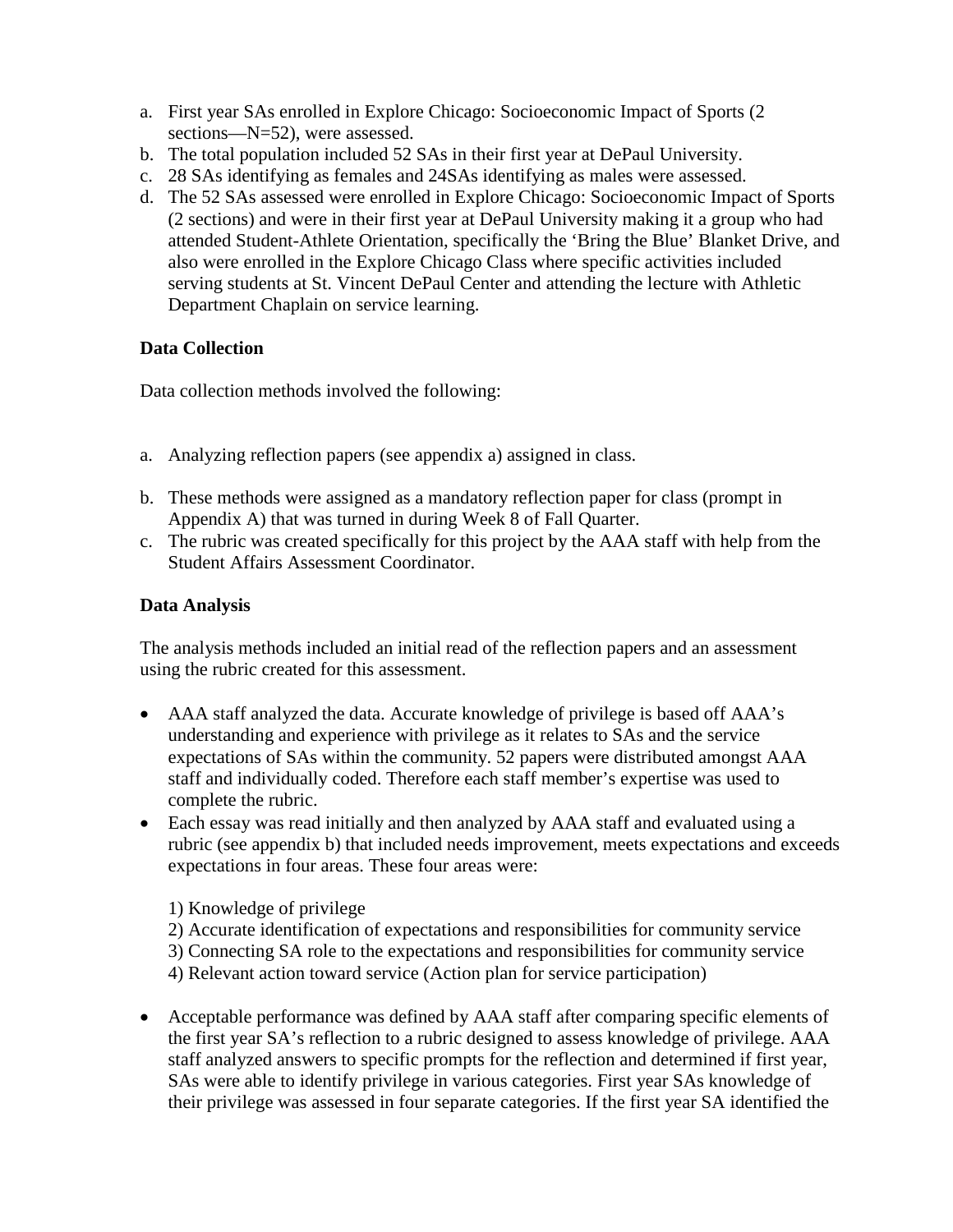required number of elements of privilege as designated by AAA staff for each prompt, they were said to have met expectations and earned a score of 1 on the rubric for the category. If they offered additional elements in a category, they were said to have exceeded expectations earning 2 points on the rubric for the category. If they were unable to identify the required number of elements in a category, they were said to need improvement earning 0 points on the rubric for the category. A first year SA was said to meet expectations overall with a score of four units on the rubric and scoring at least one unit in each individual category.

• See attached rubric in Appendix B.

## **Participant Consent**

By completing the assessment essay, students agreed to participate in the assessment. This was verbally articulated prior to the assessment. The students had the option to not participate in the assessment by not returning the essay to AAA. SAs were informed that their answers would be used for this assessment project, and their grade was based off completion and participation in the assignment.

In addition to gaining consent, once completed, evaluations were kept in a locked office cabinet and a password locked computer.

## **V. Data & Findings**

## **Response Rate and Demographics**

All 52 first year SAs enrolled in AAA's Explore Chicago class participated for a 100% response rate. The group included SAs from every team and was comprised of 28 SA who identified as female and 24 who identified as male.

# **Key Findings**

Forty-six (88%) first year SAs exhibited they understand their privilege, expectations and responsibilities associated with being a SA. The remaining 6 (12%) need improvement. Additionally, with a maximum total of 8 units the average SA total response was 6.23 (Appendix C.)

| <b>Program Level</b><br><b>Learning Outcome</b>                                                                                                       | <b>Department Level</b><br><b>Learning Outcome</b>                                                                                                                                 | <b>Number</b><br>of<br><b>Students</b><br><b>Assessed</b> | <b>Number of Students</b><br>with Acceptable or<br><b>Better Performance</b> |
|-------------------------------------------------------------------------------------------------------------------------------------------------------|------------------------------------------------------------------------------------------------------------------------------------------------------------------------------------|-----------------------------------------------------------|------------------------------------------------------------------------------|
| SAs who utilize<br><b>Athletic Academic</b><br>Advising's Life Skills<br>programs and services<br>will recognize the value<br>of their SA experience. | SAs who engage in Athletic<br>Academic Advising's Life<br>Skills programs and services<br>will apply the leadership and<br>teamwork skills learned<br>through athletic involvement | 52                                                        | 46                                                                           |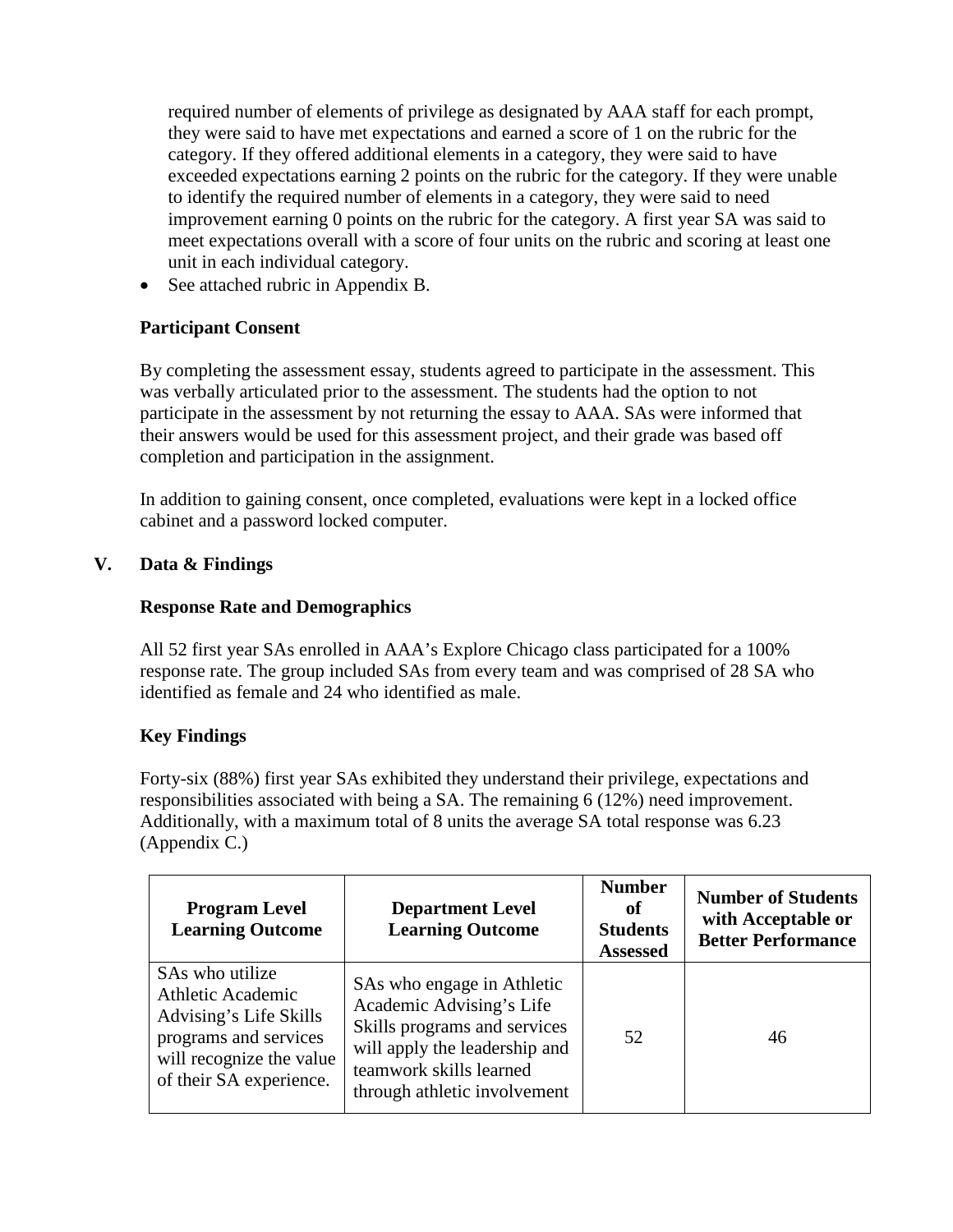| to their academic, personal,<br>and professional lives. |  |
|---------------------------------------------------------|--|
|                                                         |  |

## **VI. Discussion & Interpretation of Findings**

- Of the six SAs who needed improvement, one met the requirement with a score of 4, but also received a score of 0 in one or more categories. The remaining five scored one or below in each category.
- Only six SAs received a score of zero in any category and a total of  $12$  ( $\sim$ 7.69%) scores of zero out of 208 possible scores were given. 196 (~92.30%) of the scores at least Met Expectations (1 or above) and the majority  $128$  ( $\sim$  61.54%) Exceeded Expectations (2). 23(~44.23%) of the possible 52 SAs achieved the maximum total score of 8 units and the lowest total score was 2 which was given to 5(~9.52%) SAs (Appendix D.)
	- o Most first year SAs are successfully able to identify their privilege as an SA and expectations associated with their SA role.
	- o With little experience of the SA life, we expected overall results to be lower.
	- o The results indicate the process of evaluating "understanding" is difficult and an adjustment of the process could be warranted.
- Using course assigned papers, may influence the data in that the content may reflect the goal of meeting the assigned requirement as opposed to true understanding. It is also challenging to measure understanding.
- This assessment provided evidence that DePaul SAs have an understanding of their privilege as SAs and the responsibilities of serving within the community that go along with it. It is important for AAA to continue programming that allows SAs to reflect on this.

# **VII. Recommendations and Plans for Action**

## **Recommendations**

- Given that 12% of the participants did not meet expectations, it is also a call to action to better provide opportunities for SAs to understand their privilege as SAs and participate in service
- AAA should consider exploring additional opportunities to measure SA's understanding of privilege.
- After evaluating such a high level of understanding from SAs, providing more opportunities for SAs to develop their understanding of their SA privilege and the responsibilities and expectations that are associated with their role may enhance the overall SA experience.
- AAA can explore a weekly service email to SAs highlighting activities on campus or in the community so they are aware of service opportunities and receive consistent messaging that service is important.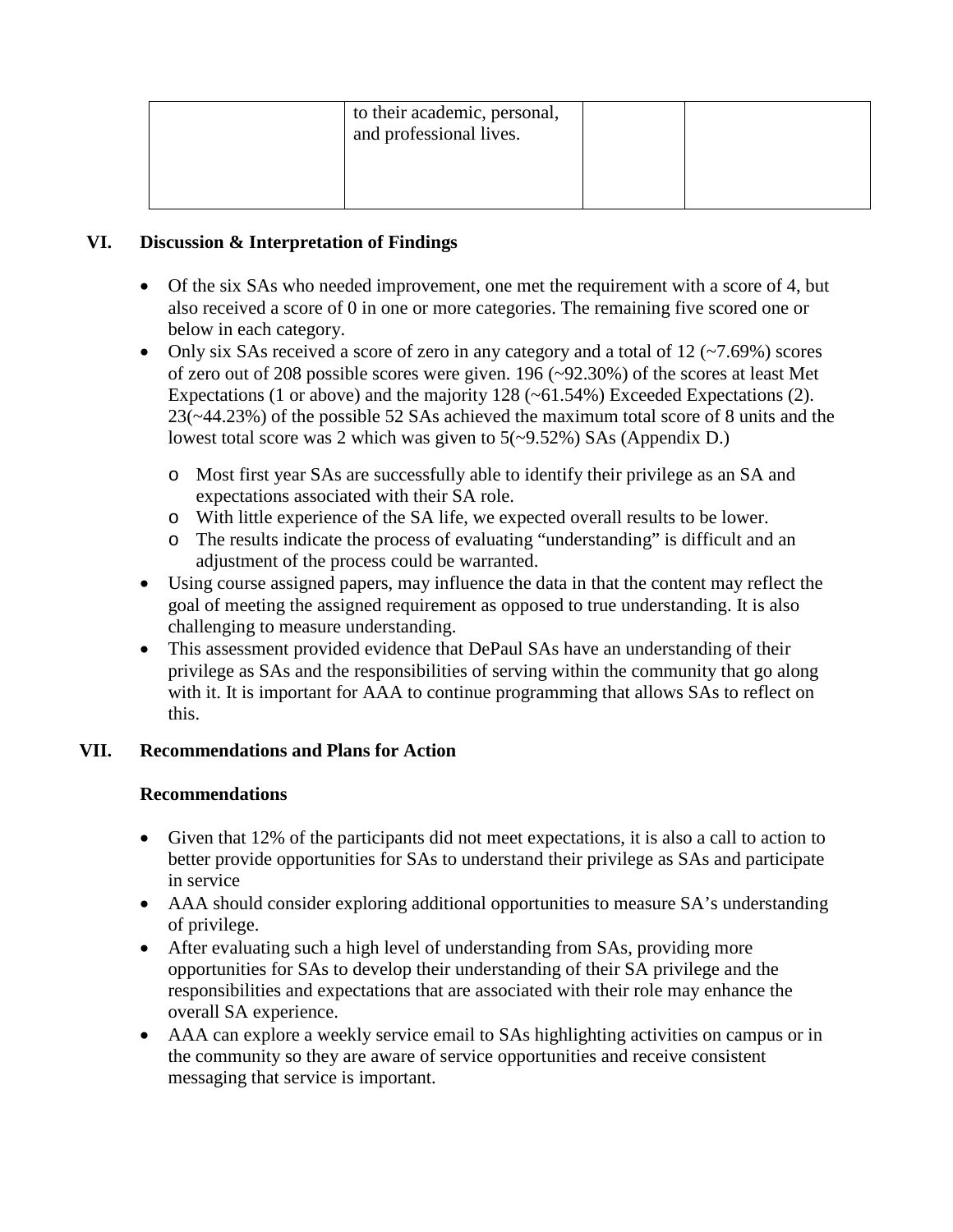## **Action Plan**

This year's assessment confirmed that AAA is meeting the goal within the Life Skills Program of having SA understand their SA privilege and the responsibilities and expectations that are associated with their role. AAA will continue to make this a priority in our work and can implement various ways of measuring this outcome over time (pre- and post-surveys, focus groups, re-evaluation after each year as a SA, etc.). SAs are generally part of AAA programing and services for four years. At the end of each year, asking for a sample of SA's to be evaluated by responding to prompts that speak to their understanding of privilege in a similar manner would improve the sustainability of the goals that AAA has for SAs.

With the time demands on SAs, it can be difficult for SAs to participate in as much service and explore aspects of their experience that help them gain an understanding of their privilege as much as they may desire. However, offering opportunities coordinated by Athletics or AAA that work around SAs schedules may provide opportunities for SA understanding of their community responsibilities and would at least give SAs the option to participate. These offerings have already started to be implemented. One such example is this summer's donor-sponsored service trip to Guatemala. AAA will also partner with University ministry to expand service opportunities at St. Vincent DePaul Center starting in the fall quarter.

## **Sharing the Results**

Results of this assessment will be shared with the Division of Student Affairs and the Department of Athletics via dialogue in meetings and at a poster board presentation.

#### **References**

Prentice, M., & Robinson, G. (2010). Improving student learning outcomes with service learning. American Association of Community Colleges. http://www.aacc.nche.edu/Resources/ aaccprograms/horizons/Documents/slorb\_ jan2010.pdf.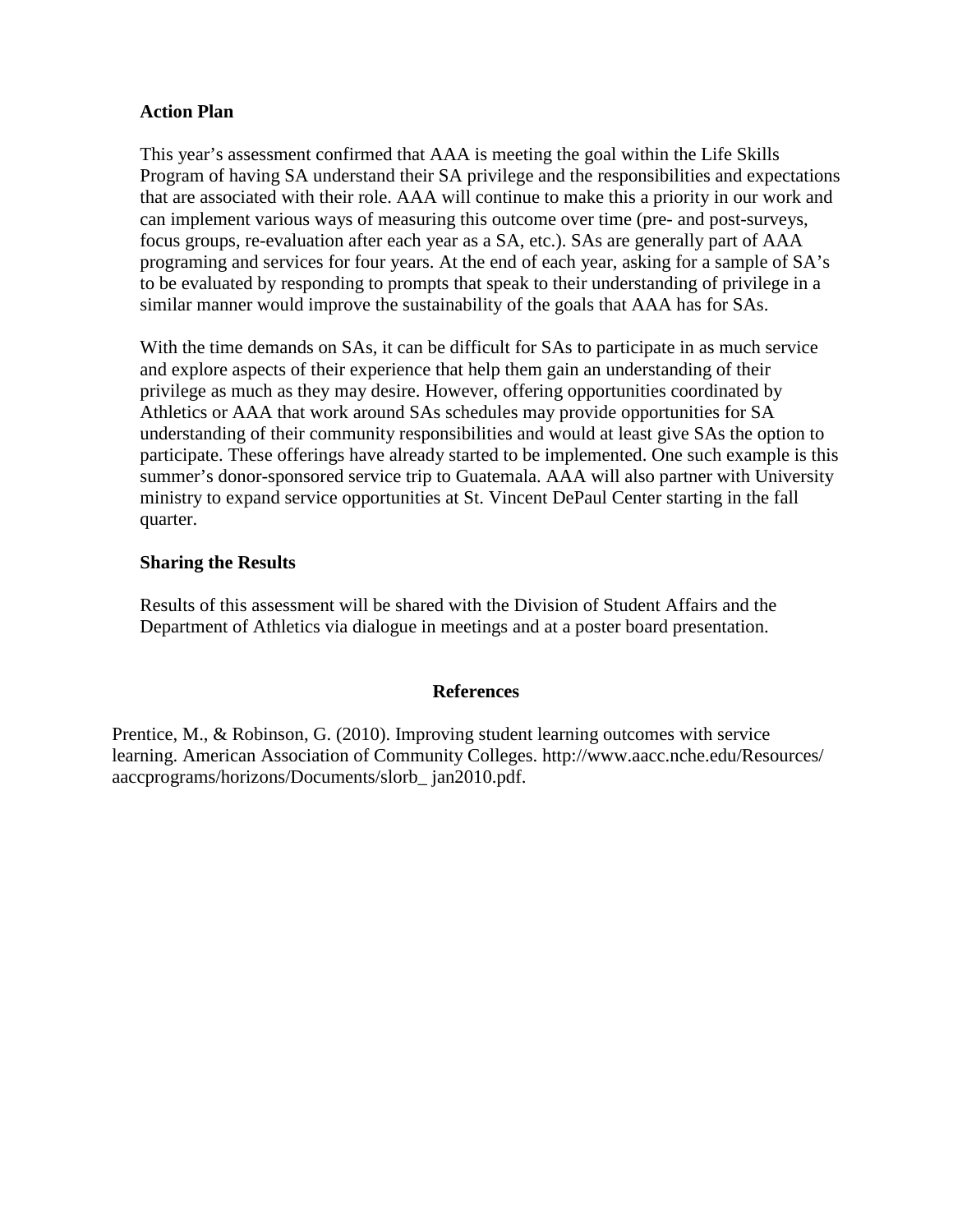## **Appendix A: Reflection Paper Prompt**

Please take a moment to think back over your time at DePaul when you participated in the following service-oriented activities…

- We made blankets at Student-Athlete Orientation for the "Bring the Blue" Blanket Drive
- We heard from Tom Judge, Athletic Department Chaplain, at Student-Athlete Orientation and in Explore Chicago
- We visited the Saint Vincent de Paul Center and delivered the blankets we made
- We talked about identity and privilege in class

Keeping these activities in mind, please respond to the following questions in a 2 page paper giving specific examples. Make sure you address each question in your paper but do not simply respond to each in an outline form.

- 1. Identify at least 2 benefits/privileges you have experienced in your student-athlete role at DePaul University and describe the context when you experienced these benefits.
- 2. Identify at least 2 expectations/responsibilities for community service that you have as a studentathlete at DePaul University and describe why each expectation is connected to your role as a student-athlete?
- 3. Explicitly describe how you would (or already do) use your benefits as a student-athlete in order to meet your obligation to serve the community.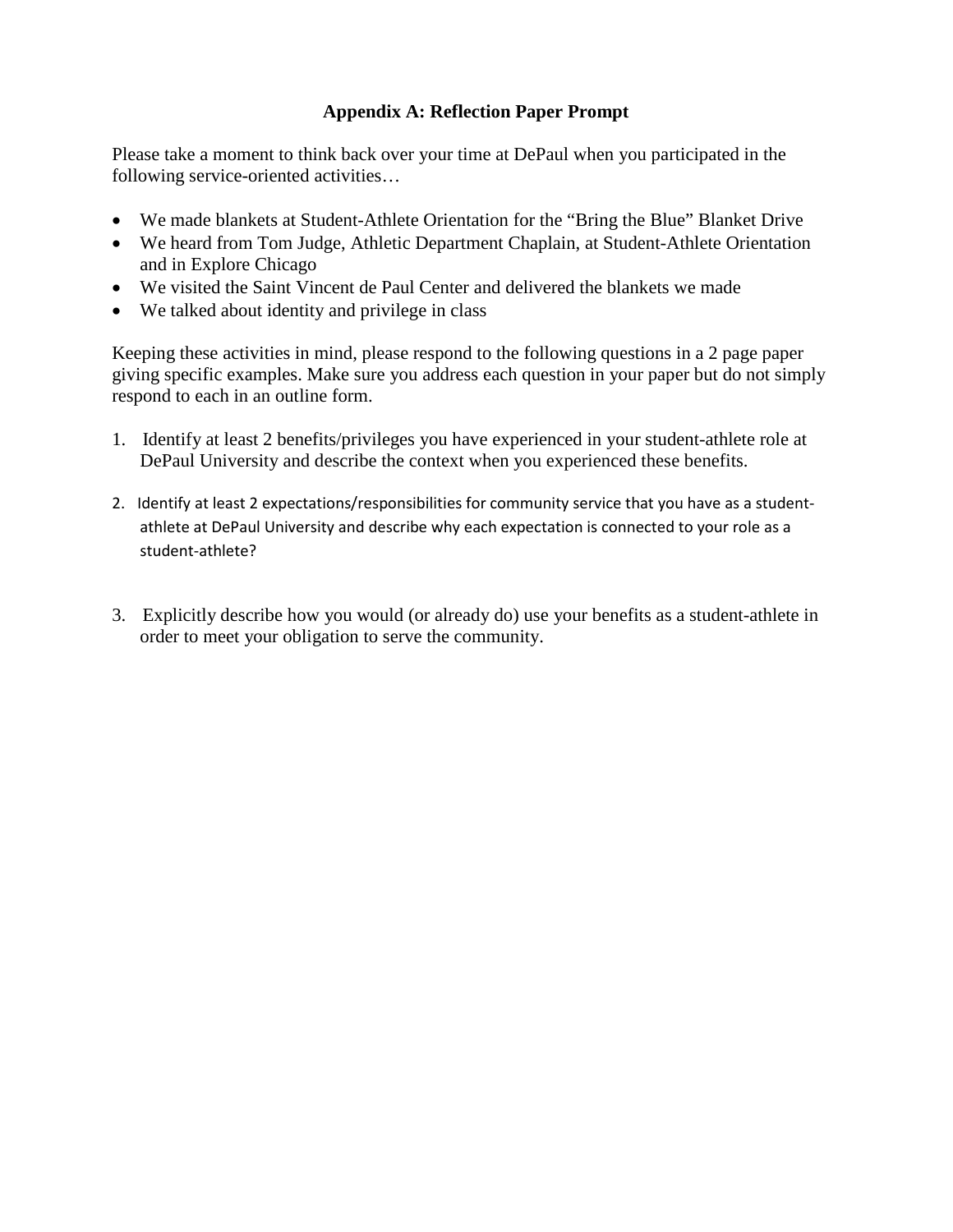|                      |                | <b>Needs</b>     | Meets            | Exceeds                                                                                                                                                                                                                                                                                                                                                                                                                                                                      |
|----------------------|----------------|------------------|------------------|------------------------------------------------------------------------------------------------------------------------------------------------------------------------------------------------------------------------------------------------------------------------------------------------------------------------------------------------------------------------------------------------------------------------------------------------------------------------------|
|                      |                | Improvement      | Expectations     | Expectations                                                                                                                                                                                                                                                                                                                                                                                                                                                                 |
|                      |                | 0                |                  | $\mathcal{D}_{\mathcal{A}}^{\mathcal{A}}(\mathcal{A})=\mathcal{A}_{\mathcal{A}}^{\mathcal{A}}(\mathcal{A})\mathcal{A}_{\mathcal{A}}^{\mathcal{A}}(\mathcal{A})\mathcal{A}_{\mathcal{A}}^{\mathcal{A}}(\mathcal{A})\mathcal{A}_{\mathcal{A}}^{\mathcal{A}}(\mathcal{A})\mathcal{A}_{\mathcal{A}}^{\mathcal{A}}(\mathcal{A})\mathcal{A}_{\mathcal{A}}^{\mathcal{A}}(\mathcal{A})\mathcal{A}_{\mathcal{A}}^{\mathcal{A}}(\mathcal{A})\mathcal{A}_{\mathcal{A}}^{\mathcal{A}}(\$ |
| Knowledge of<br>1.   | Accurately     | $<$ 2 Identified | 2 Identified     | $3+$ Identified                                                                                                                                                                                                                                                                                                                                                                                                                                                              |
| Privilege            | Identify       | benefits -       | benefits -       | benefits -                                                                                                                                                                                                                                                                                                                                                                                                                                                                   |
|                      | Privilege      | privileges       | privileges       | privileges                                                                                                                                                                                                                                                                                                                                                                                                                                                                   |
|                      |                |                  |                  |                                                                                                                                                                                                                                                                                                                                                                                                                                                                              |
| 2. Expectations $\&$ | Accurate       | $<$ 2 Identified | 2 Identified     | $3+$ Identified                                                                                                                                                                                                                                                                                                                                                                                                                                                              |
| Responsibilities     | Identification | expectations -   | expectations -   | expectations -                                                                                                                                                                                                                                                                                                                                                                                                                                                               |
| for Community        |                | responsibilities | responsibilities | responsibilities                                                                                                                                                                                                                                                                                                                                                                                                                                                             |
| Service              |                |                  |                  |                                                                                                                                                                                                                                                                                                                                                                                                                                                                              |
|                      | Connection     | $0-1$            | $\overline{2}$   | $3+$                                                                                                                                                                                                                                                                                                                                                                                                                                                                         |
|                      | to SA Role     |                  |                  |                                                                                                                                                                                                                                                                                                                                                                                                                                                                              |
| 3.<br>Action         | Accurate Id    | 0 uses           | 1 use            | $2+$ uses                                                                                                                                                                                                                                                                                                                                                                                                                                                                    |
|                      | Relevant       |                  |                  |                                                                                                                                                                                                                                                                                                                                                                                                                                                                              |
| <b>TOTAL:</b>        |                |                  |                  |                                                                                                                                                                                                                                                                                                                                                                                                                                                                              |

# **Appendix B: Privilege Assessment Rubric**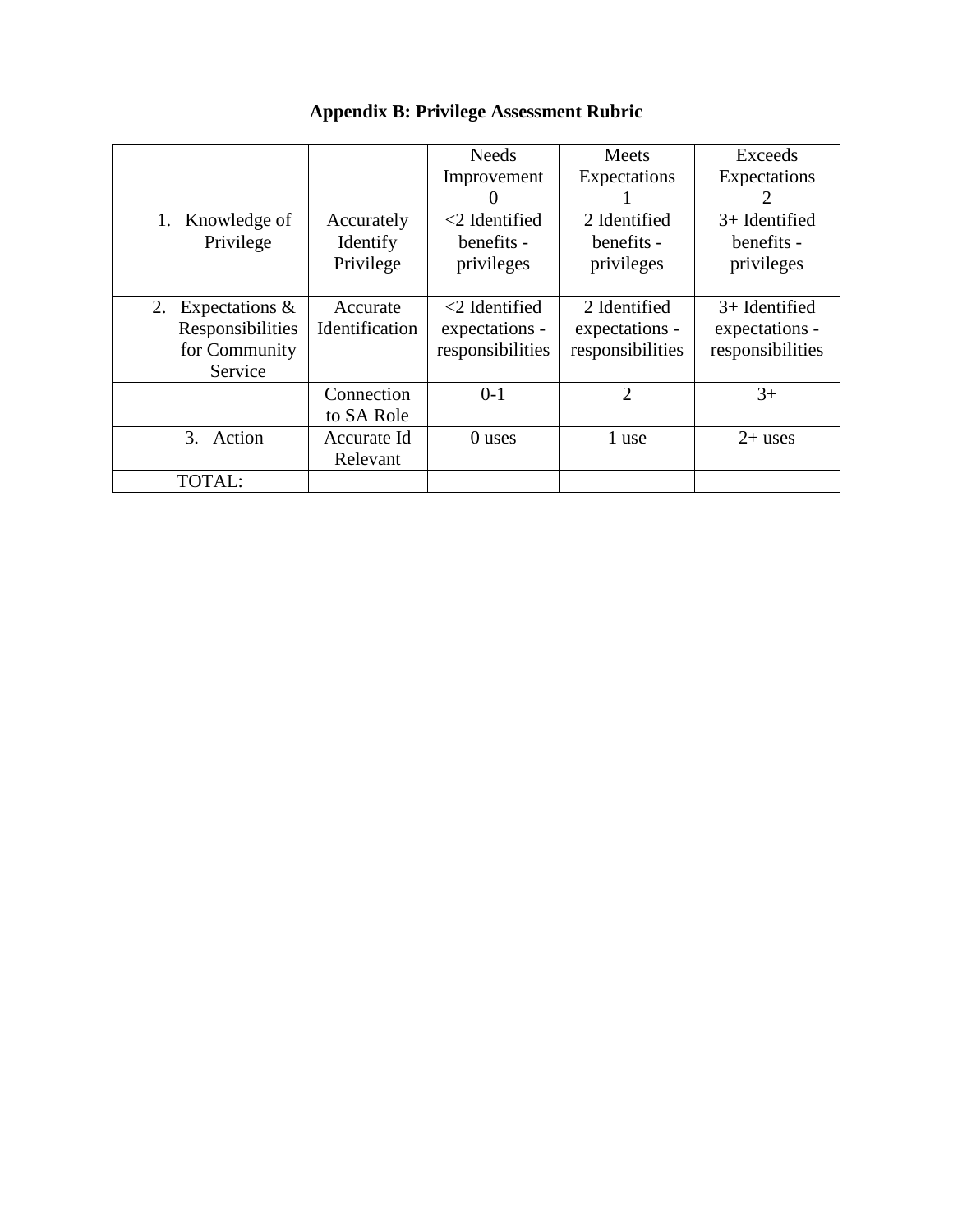| <b>Response Rate</b>     |        |  |
|--------------------------|--------|--|
| # True                   | 46     |  |
| #False                   | 6      |  |
| % True                   | 88.46% |  |
|                          |        |  |
| <b>Avg Student Score</b> | 6.23   |  |

# **Appendix C: Results of SA Responses**